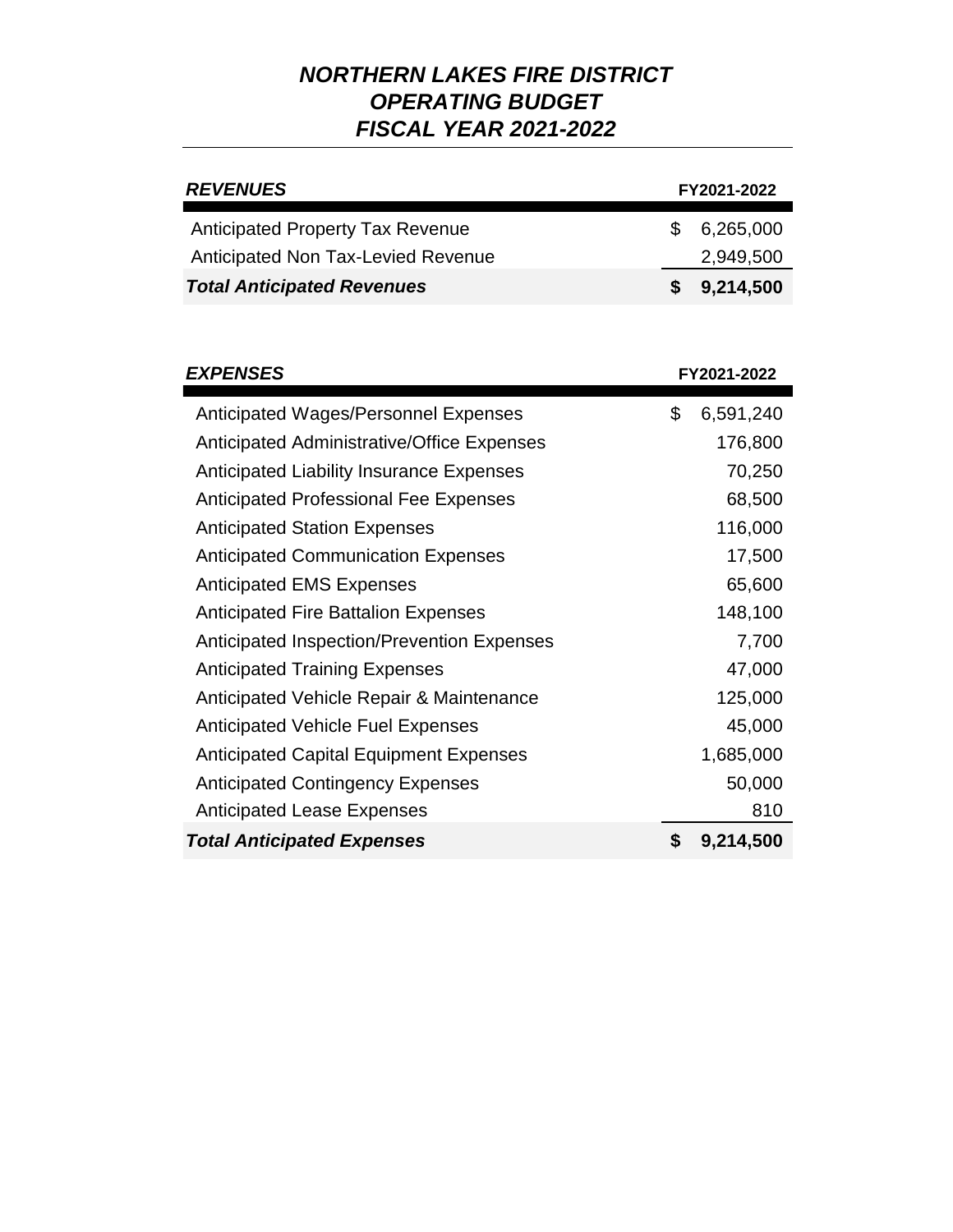### *NORTHERN LAKES FIRE PROTECTION DISTRICT*  **Budget Summary Fiscal Year 2020/2021**

### *General Fund - Operating Budget*

| <b>REVENUES</b>                   |                 | 2021-2022 |  |
|-----------------------------------|-----------------|-----------|--|
|                                   |                 |           |  |
| Description                       | Anticipated     |           |  |
| <b>Property Tax Revenue</b>       | 6,265,000       |           |  |
| Interest Revenue                  | 55,000          |           |  |
| Sales Tax Revenue                 | 225,000         |           |  |
| Fire Prevention Revenue           | 75,000          |           |  |
| <b>KCEMSS Anticipated Revenue</b> | 1,474,500       |           |  |
| Miscellaneous Revenue             | 50,000          |           |  |
| Beginning Fund Balance            | 1,070,000       |           |  |
| <b>Total Revenues Anticipated</b> | \$<br>9,214,500 |           |  |
|                                   |                 |           |  |

### *EXPENDITURES* **2021-2022**

*40000 - Wages*

| Line Item          | Description                    | Anticipated     |
|--------------------|--------------------------------|-----------------|
| $40150 -$          | Volunteers                     | 1,000           |
| $40160 -$          | <b>Executive Assistant</b>     | 74,803          |
| $40190 -$          | Fire Chief                     | 134,030         |
| $40210 -$          | Overtime                       | 644,900         |
| $40250 -$          | Longevity                      | 196,550         |
| $40270 -$          | Administrative Assistant (2)   | 118,385         |
| 40274 -            | <b>Fleet Mechanic</b>          | 75,260          |
| $40281 -$          | <b>Commissioner District 1</b> | 3,500           |
| 40282 -            | <b>Commissioner District 2</b> | 3,500           |
| 40283 -            | <b>Commissioner District 3</b> | 3,500           |
| 40284 -            | <b>Commissioner District 4</b> | 3,500           |
| $40285 -$          | <b>Commissioner District 5</b> | 3,500           |
| $40290 -$          | <b>Fire Marshal</b>            | 116,771         |
| $40292 -$          | Deputy Fire Marshal            | 85,452          |
| $40300 -$          | Firefighter (22)               | 1,569,708       |
| 40302 -            | Battalion Chief (3)            | 268,356         |
| $40310 -$          | Engineer (6)                   | 499,092         |
| 40320 -            | Captain (6)                    | 507,866         |
| $40325 -$          | Upgrade Pay                    | 45,000          |
| 40326 -            | <b>Leads Position Stipend</b>  | 27,000          |
| $40400 -$          | Division Chief Training        | 116,771         |
| $40410 -$          | <b>Division Chief EMS</b>      | 116,771         |
| 40441 -            | Long Term Disability Insurance | 12,300          |
| <b>Total Wages</b> |                                | \$<br>4,627,515 |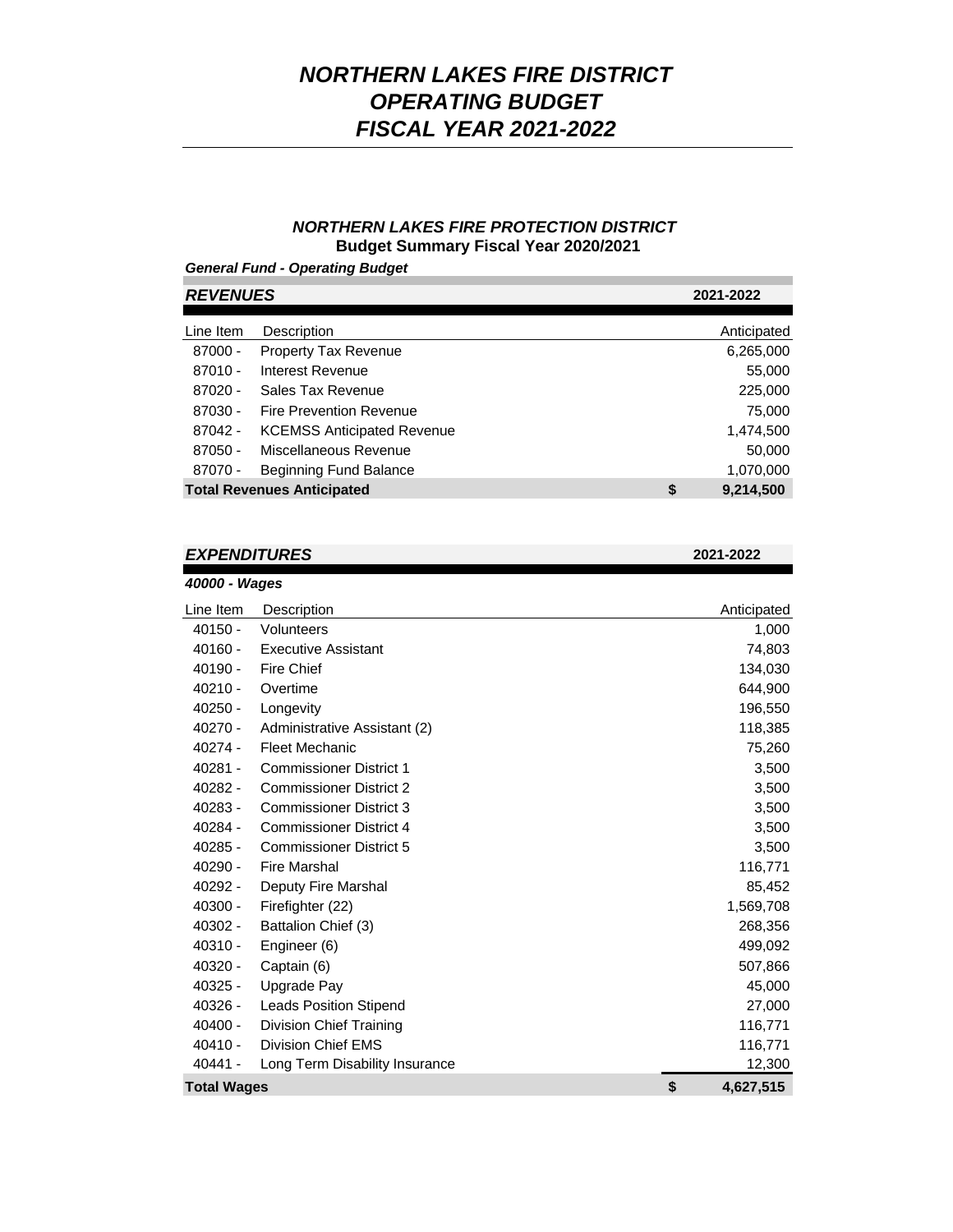#### *42000 - Personnel Expenses*

| 42030 -   | FICA (Medicare, Social Security)       | 67,200          |
|-----------|----------------------------------------|-----------------|
| 42031 -   | PERSI Choice 401(k) Match              | 273,100         |
| $42040 -$ | <b>PERSI</b>                           | 558,900         |
| $42050 -$ | Medical Insurance                      | 689,560         |
| $42051 -$ | <b>Medical Insurance Commissioners</b> | 53,330          |
| $42055 -$ | <b>NCPers Life</b>                     | 8,850           |
| 42060 -   | Dental Insurance                       | 59,300          |
| $42061 -$ | Dental Insurance Commissioners         | 4,090           |
| 42062 -   | Provident Insurance                    | 17,000          |
| 42063 -   | Employee Assistance Program (EAP)      | 2,700           |
| $42065 -$ | NY Life                                | 240             |
| 42070 -   | <b>Workers Compensation Insurance</b>  | 122,055         |
| 42075 -   | <b>Unemployment Benefits</b>           | 4,000           |
| $42080 -$ | <b>VEBA Contribution</b>               | 101,000         |
| 42090 -   | Payroll Expenses                       | 2,400           |
|           | <b>Total Personnel Expenses</b>        | \$<br>1,963,725 |
|           | 44000-Administrative                   |                 |
| 44010 -   | Meetings/Conference                    | 8,000           |
| 44015 -   | Dues/Subscriptions                     | 14,000          |
| 44020 -   | Advertisements                         | 1,500           |
| 44025 -   | Admin. Training                        | 12,000          |
| 44030 -   | Physicals & Vaccinations               | 5,000           |
| 44100 -   | Incentives/Awards                      | 15,000          |
| 44105 -   | Miscellaneous Admin Expenditures       | 1,500           |
| 44110 -   | <b>Employment Testing Expenses</b>     | 7,000           |
|           | <b>Total Administrative</b>            | \$<br>64,000    |
|           | 46000 - Office Expense                 |                 |
| 46010 -   | Office Equip/Repairs/Maintenance       | 18,000          |
| $46015 -$ | <b>Copier Maintenance Contracts</b>    | 1,700           |
| $46020 -$ | Postage                                | 1,600           |
| 46030 -   | <b>Telephone Expenditures</b>          | 13,000          |
| $46035 -$ | <b>Cell Phone Expenditures</b>         | 6,000           |
| 46050 -   | <b>Office Supplies</b>                 | 8,000           |
| 46055 -   | <b>IT Services</b>                     | 7,000           |
| 46056 -   | Software Support/Purchases             | 32,500          |
| 46060 -   | Internet/Bandwidth Services            | 25,000          |
|           | <b>Total Office Expense</b>            | \$<br>112,800   |
|           | 47000 - Liability Insurance            |                 |
| 47000 -   | Liability Insurance                    | 70,250          |
|           | <b>Total Liability Insurance</b>       | \$<br>70,250    |
|           | 48000 - Professional Fees              |                 |
| 48040 -   | Legal Fees                             | 10,000          |
| 48050 -   | <b>Consultant Fees</b>                 | 50,000          |
| 48060 -   | <b>Audit Services</b>                  | 8,500           |
|           | <b>Total Professional Fees</b>         | \$<br>68,500    |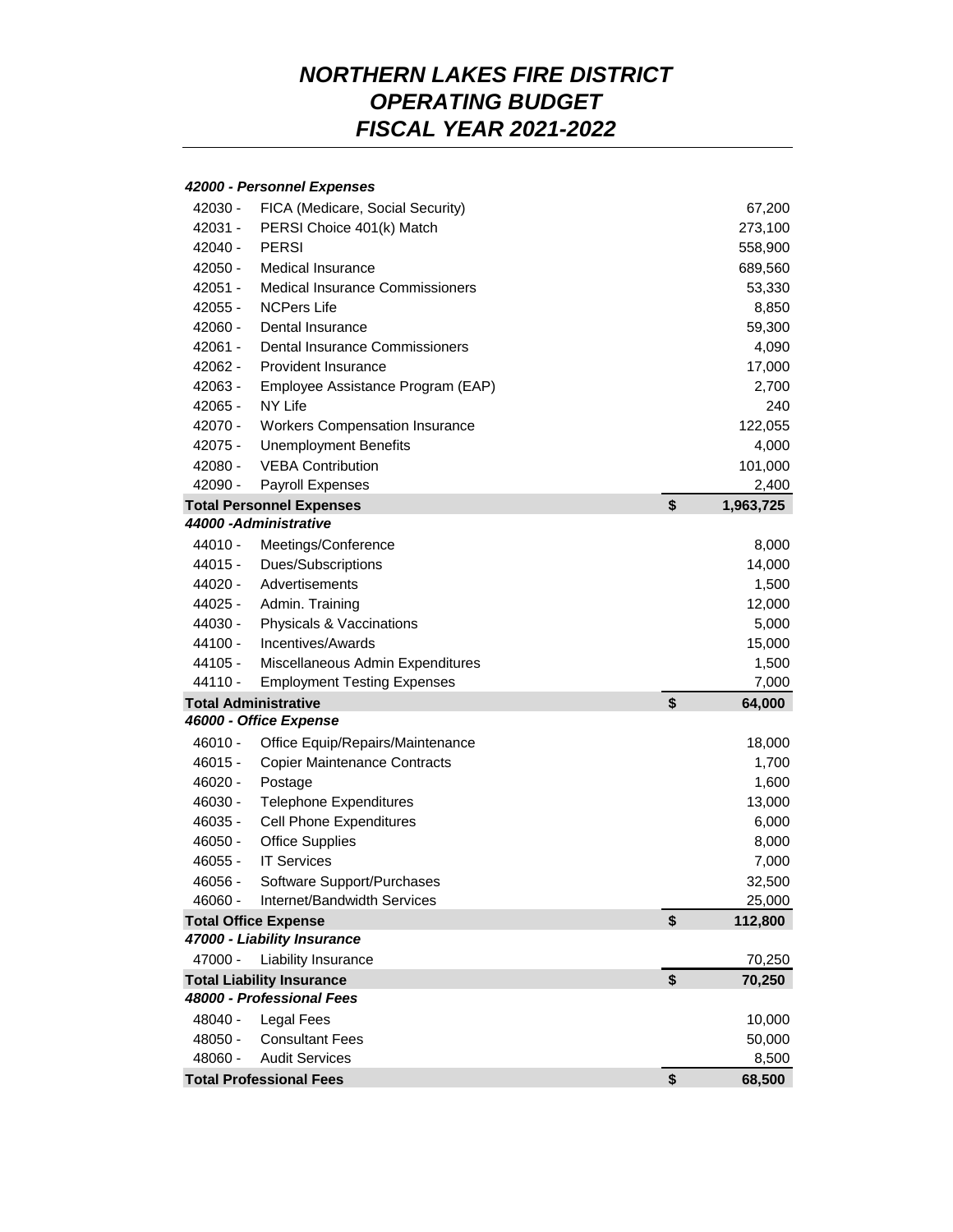#### 41,500 11,000 12,000 40,000 4,500 3,500 3,500 **Total Station Expense \$ 116,000** 60025 - Comm Equip, Repair & Maint 6,000 and 5,000 5,000 and 5,000 5,000 for the state of the state of the state of the state of the state of the state of the state of the state of the state of the state of the state of th 12,500 **Total Communications \$ 17,500** 60305 - Medical Supplies 16,000 60310 - CPR Supplies 1,000 60320 - Repair/Maintenance Equip 100 48,500 **Total EMS Expense \$ 65,600** 60810 - SCBA 5,000 60820 - Emergency Scene Rehab Supplies 2,000 60825 - Personal Protective Equip 32,000 60830 - Small Equip Repair and Maintenance 10,000 60841 - Peer Fitness Program 5,000 60842 - Peer Fitness Annual Physicals 20,000 60850 - Uniform Purchase/Replacement 20,000 60865 - Equipment Purchases & Replacement 50,000 60882 - Fire Battalion Expendable Supplies 3,000 60885 - Fire Extinguishers 1,100 **Total Fire Battalion \$ 148,100** 64220 - Investigation Expense 200 64230 - Training/Recertification 3,500 64235 - Educational/Prevention Materials 2,500 64255 - Equipment Purchase 1,500 **Total Inspection/Prevention \$ 7,700** 64310 - Fire Battalion Training 25,000 64330 - Equipment Purchases 2,000 64340 - Facility & Equip Repair & Maint 20,000 **Total Training Division \$ 47,000** *60000 - Communications 60300 - EMS Expense 60800 - Fire Battalion 51300 - Station Expense 64200 - Inspection / Prevention 64300 - Training Division* 60355 - EMS Training/Recertification 51320 - Station Supplies (soft goods) 51332 - Station Heating and Electricity 51345 - Garbage Service 51355 - Water Fee 60060 - Radio/Pager Purchase 51360 - Sewer Fees 51305 - Fixed Facility Maintenance 51315 - Building Supplies